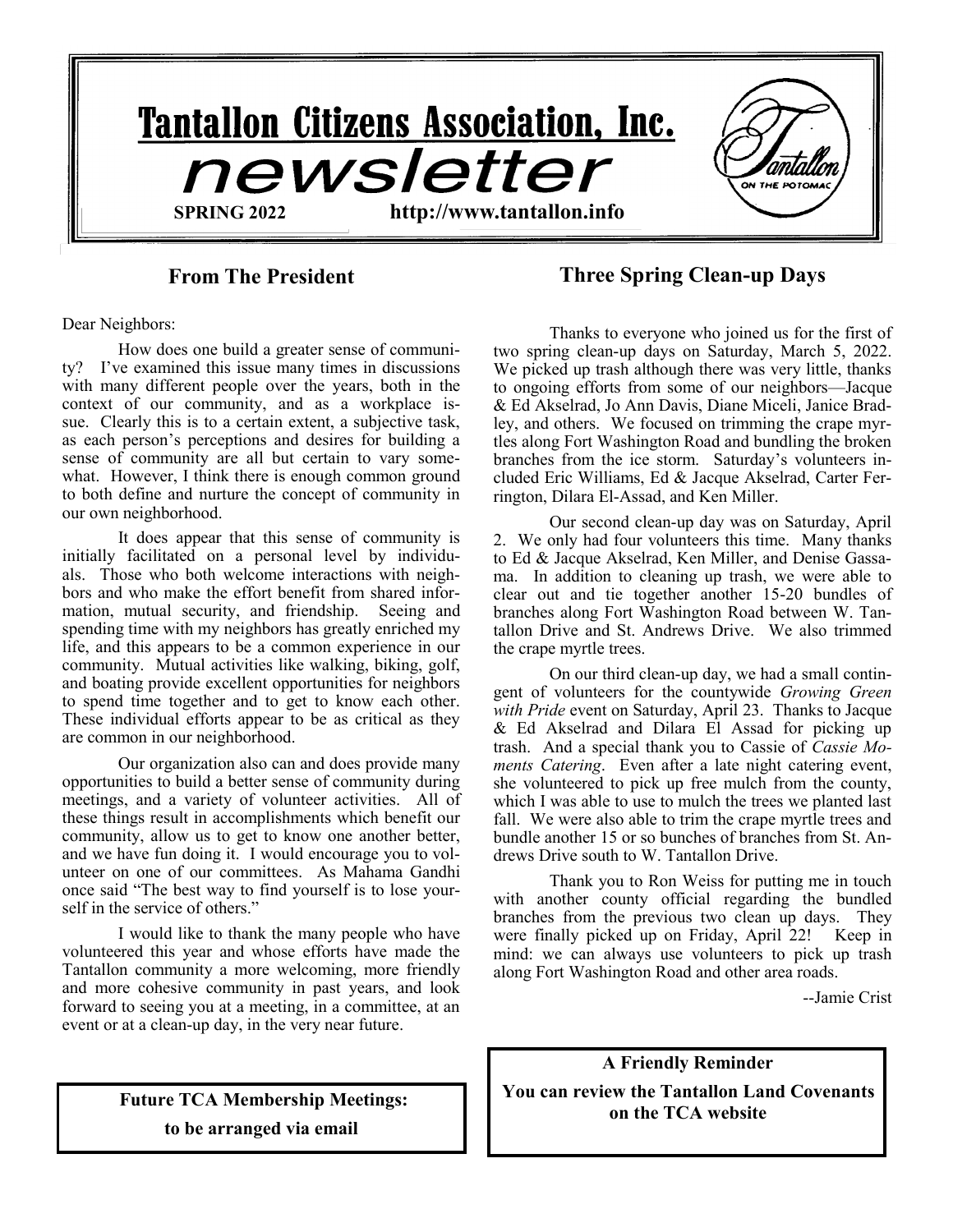

Once again, the landscaping in Tantallon exploded with colorful azaleas, daffodils, flowering trees and much more. One neighbor, whose home is located at the corner of Autumnwood Lane and Aten Drive, provides a feast for your eyes with tulips. The large lot has numerous beds filled with bright red tulips and just as many beds filled with sunshine yellow tulips. Mark your calendar for April 2023 so you can walk or drive over and enjoy the display.

Juan Aleman and Jenny Tsao, of Castleray Circle, met 11 years ago, and joined the Tantallon community in 2016. A few months after the marriage proposal, the pandemic hit, postponing their wedding. The couple recently married in their house on the auspicious 2.22.22 date at 2:22 pm and took wedding photos at our own Fort Washington Park. They will be Mr. & Mrs. Aleman in October, following their reception in Chicago. Congratulations to this new "twosome!"

Kimberly Walton of Hazel Hill Circle recently received the Presidential Rank Award. The Presidential rank award is one of the most prestigious awards in the federal career civil service. They are presented to a small cadre of civilian senior executives in recognition for their long-term accomplishments in providing exceptional service to the American people. Recipients are leaders who consistently demonstrate strength, integrity, and a relentless commitment to public service. Ms. Walton retired at the end of the year after a 32-year federal career, 22 years as a Senior Executive.

When Ebony Sunala Johnson of Candlelight Circle discovers a problem, she doesn't sit and worry about it, she gets to work. An organization, Laurel Cats, received grant money from the Maryland Department of Agriculture for trap-neuterrelease (TNR) efforts in targeted zip codes within Prince George's Co., which included Ft. Washington. Ebony volunteered with Laurel Cats to assist with the cat colonies in Tantallon.

Starting in November 2021, the group identified the approximate number of feral cats in numerous locations and any residents that fed or cared for the cats. Next, they worked with the feeders to obtain permission to set traps on their property and take the feral cats caught to be spayed, fixed, and receive any necessary medical care. Ebony reported that, with the help of neighborhood volunteers, 48 cats from Tantallon were taken in to be spayed/neutered, vaccinated and returned to the community in a few days. Several cats were treated for respiratory issues, and two received eye surgeries. This was made possible by caring neighbors and the hard work of Ebony and her team.

After two years of lock down due to COVID-19, the Tanta-Cove Garden Club presented a Flower Show on May 4<sup>th</sup> at the home of Shirley Nicolai. The show consisted of horticulture from members' yards, floral designs, botanical arts which consisted of decorated birdhouses and apple gourds, and an education exhibit on caring for indoor plants. Recently, the Garden Club planted colorful summer annuals in the traffic circle.

The world reopened for travel, COVID restrictions eased up, and Ammie and Jerry Laguilles of Norwood Lane ventured on a pilgrimage, "Greece: In the Footsteps of St. Paul with Greek Isle Cruise/Medjugorje/Dubrovnik." After completing the pilgrimage, they visited the Acropolis in Athens, walked on the popular Mostar Bridge in Bosnia, and took an extensive tour of the walled city of Dubrovnik including the sites where the famous series, *Game of Thrones*, had been filmed. A new and different perspective of some places they had visited before.

Our neighborhood has a reputation as a safe and welcoming place to live. Most recently, one neighbor had a kayak stolen from the back yard, and a canoe was stolen from a nearby dock. Take care to make sure your yard, car, and home are secure to eliminate any further unlawful activity. Also, be on the lookout for stolen items.

Lest we forget, warm congratulations to all the graduates from elementary and middle schools, high schools, and colleges!!! You survived the pandemic in fine form.

#### **Passages: Our deepest sympathy and condolences to the families and friends of the deceased.**

Dr. Thomas Polley, a homeowner on Renfrew Circle for 50 years, died on December 1, 2021. Thomas and his wife, Carla moved to Albuquerque, NM in May 2020. Tom was a forensic psychologist for the criminally insane at St. Elizabeth's Hospital and a personal supervisor of John Hinkley. There was a Mass of Christian Burial in Niagara Falls, NY, on May 2, 2022. Interment will occur at a future date.

On April 20, 2022, Margaret Stevens, 76, of Gleneagles Drive, died of a pulmonary embolism. She is survived by her husband George, their sons, Alexander and Andrew, and one granddaughter. Marge received a BA in French from Alfred University and an MS in French & Linguistics from Georgetown University. For 30 years, she taught French in Prince George's County Public High Schools and worked with novice teachers for an additional six years. Marge loved to travel and led numerous student tours to France during spring breaks.

With family and friends, she cruised European rivers, spent a month in China, and sailed on the Chesapeake Bay. After retirement, Marge studied watercolor painting, became an enthusiastic member of the Tanta-Cove Garden Club, and an active parishioner at St. John's Episcopal Church. She sang in several episcopal choirs which included 20 annual Christmas performances of Handel's *Messiah* at the Kennedy Center and with the Ft. Washington Community Chorus. Marge and George participated in choral pilgrimages and sang at numerous cathedrals in Europe. A celebration of her life was held at St. John's Episcopal Church on May 14.

Alice LaCivita, 96, a homeowner on Arrow Park Drive since 1967, died on April 25, 2022. She is survived by four children, Laurel, Amy, Lisa (Patrick Browne), Emil Jr. (Nancy) and six grandchildren. A graduate of Ohio State University, she earned an MS from Kent State University in 1965. Alice was a guidance counselor at Oxon Hill Senior High and retired in 1989. She was an inveterate gardener evidenced by the sumptuous gardens around her home. Her home was the center of their social life, and she maintained deep friendships with her neighbors. She enjoyed entertaining friends, playing bridge, tennis, relaxing in the sun and traveling. A memorial Mass was held at St. John the Evangelist Catholic Church in Clinton on May 23.

> If you have news to share, kindly send it to [www.tantallontoe@gmail.com](http://www.tantallontoe@gmail.com)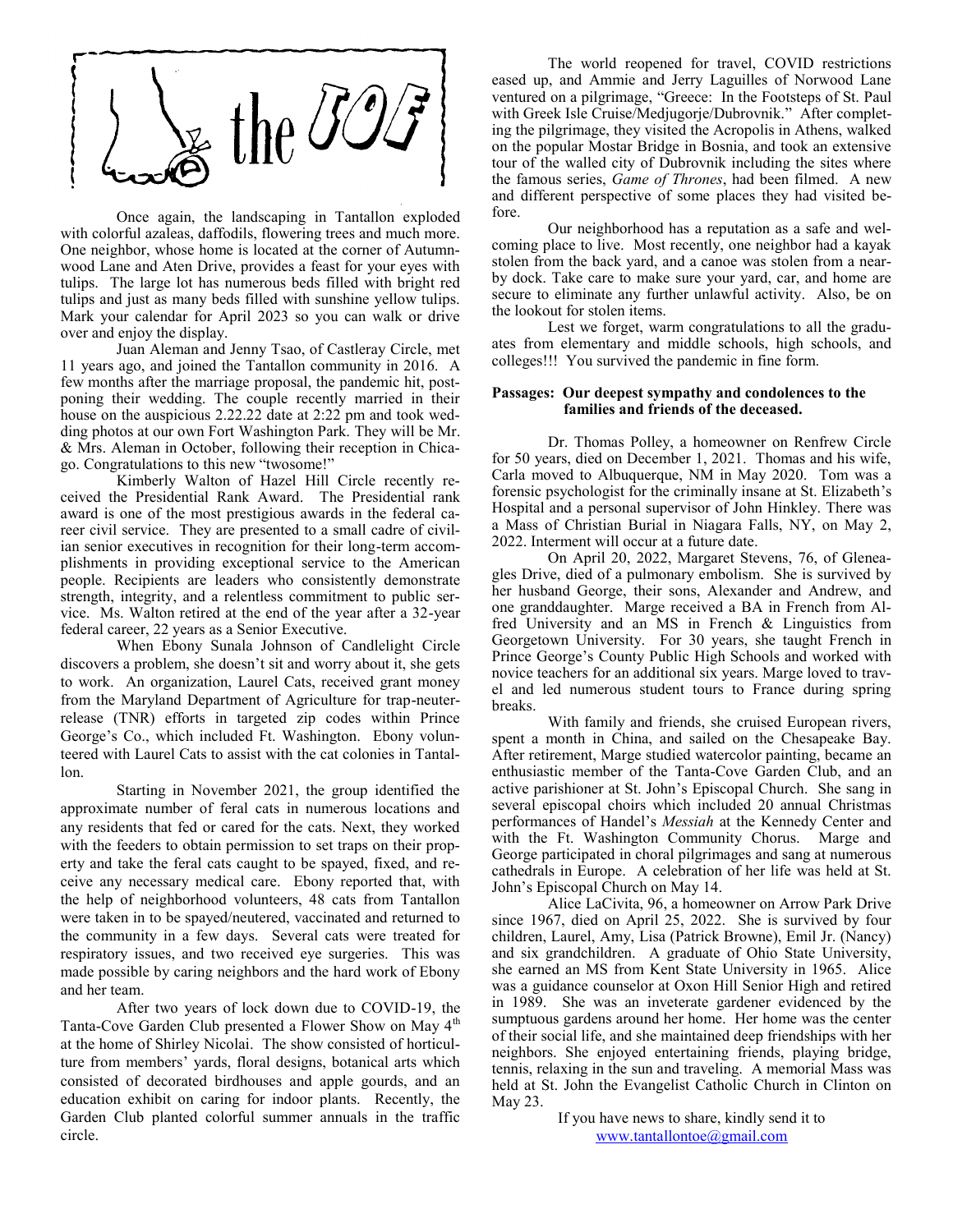#### **TANTALLON CITIZENS ASSOCIATION, INC.**

#### **Officers, Board, Committee Members 2020-2021**

**OFFICERS**

| President               | Carter Ferrington         | 292-5114     |
|-------------------------|---------------------------|--------------|
| Vice-President          | Mary Downs                | 292-1232     |
| Treasurer               | Keith West                | 292-6561     |
| Recording Secretary     | Jacqueline Zuker-Akselrad | 292-1791     |
| Corresponding Secretary | Sharon Mays Jacks         | 240-678-2053 |

#### **BOARD OF DIRECTORS**

| Judith Henry               |                   | 292-6639     |
|----------------------------|-------------------|--------------|
| Dilara El-Assaad Rodriguez |                   | 626-429-6565 |
| Charles Walton             |                   | 292-7066     |
| Ron Weiss                  |                   | 292-8112     |
| Rosemary Weller            |                   | 292-3088     |
|                            | <b>COMMITTEES</b> |              |
| Control                    | Edward Akselrad   | 292-1791     |
| <b>Beautification</b>      | Judith Henry      | 292-6639     |
| Membership                 | <b>Troy Ford</b>  | 202-489-6969 |
|                            | Sharon Mays Jacks | 240-678-2053 |
| Mosquito Control           | Mary Downs        | 292-1232     |
| Security                   | Ron Weiss         | 292-8112     |
| Webmaster                  | Ron Weiss         | 292-8112     |

#### **NEWSLETTER**

| Editor                  | Rosemary Weller    | 292-3088 |
|-------------------------|--------------------|----------|
| <b>Assistant Editor</b> | Carol Pica         |          |
| Distribution            | Keith West         | 292-6561 |
| <b>Business Manager</b> | <b>Emmy Stuart</b> | 292-5961 |
| <b>Text Layout</b>      | Michael Weller     |          |
| Ad Layout               | James Davis        | 203-5440 |

#### **TCA PO Box 44069**

**Fort Washington, MD 20749** 

 Publication dates: Fall, Winter, Spring, Summer. Send news to: rosemaryweller@verizon.net Contact the TCA Board by phone (above) or email: tantalloncitizensassociation@gmail.com

#### **Informational Websites**

#### **TCA Home Page**-

http://tantallon.info/

**Tantallon Blog**-

https://tantalloncitizensassociation.blogspot.com/

#### **District VII Citizens Council (CAC) Blog**

https://dviicac.blogspot.com/

**If you have news to share with your neighbors, send it to tantallontoe@gmail.com.**

**Smart shopping tips? Need assistance? Check our advertisements.**

**Looking for a volunteer job? The newsletter needs a co-editor, a layout editor, and substitute delivery persons.**

## **Memorial Day Remembrance**

May 10, 2022, marked the 50th anniversary of a tragic helicopter accident in Vietnam that killed all 34 soldiers and aircrew aboard on their way out of the jungle for some much needed rest and relaxation. Longtime Firth of Lorne resident and then 1st Lieutenant John Dullahan had been on that aircraft moments before it departed, but was bumped at the last minute by his commanding officer. The aircraft went down minutes after takeoff.

John, wife JoAnn, and daughter Laura joined with some other Vietnam veterans and their wives to honor these soldiers' service and memory by inviting their families to a special dinner, presentation, and ceremony at the Vietnam Memorial on the anniversary of their passing.

Of the 34 soldiers' families, 23 were represented at the special memorial events, including wives, children, and siblings, who travelled from as far away as California and Montana. In all, some 180 persons attended this heartfelt event, sharing memories, tears, and healing.

—JoAnn Dullahan

#### **Did You Know?**

**\*See an eyesore?** It may be a County Code violation.

To request service: Use CountyClick (24/7)

http://princegeorges-[csrprodcwi.motorolasolutios.com/](http://princegeorges-csrprodcwi.motorolasolutios.com/Home.mvc/Index) [Home.mvc/Index](http://princegeorges-csrprodcwi.motorolasolutios.com/Home.mvc/Index)

Or phone: **311** Mon.-Fri., 7 am – 7 pm

#### **\*Mosquito Spray Night Notification**

Our scheduled spray night is **Mon. (** May 25 -- Sept. 30). Spraying begins after dark (if no residents are outside).

Stay inside and close windows for 20-30 min. after the truck passes. The spray schedule rotates every three weeks due to weather, etc. The cost to the TCA this year is \$1610.

#### **\*Piscataway Park Hours – Updated**

June 1 – Aug. 31 7 am – 9 pm Sept.  $1 - Oct. 31$  7 am  $- 7$  pm Nov. 1 – Feb. 28 7 am – 5 pm

#### \***Got Prescription Drugs???? …a public safety issue!**

*Take-back* programs are the best way to dispose of *expired prescription medications*, but if a program is not available: Take the meds out of their bottles. Mix them with something unappealing like used kitty litter or coffee grounds. Seal them in a bag or disposable container; throw that away.